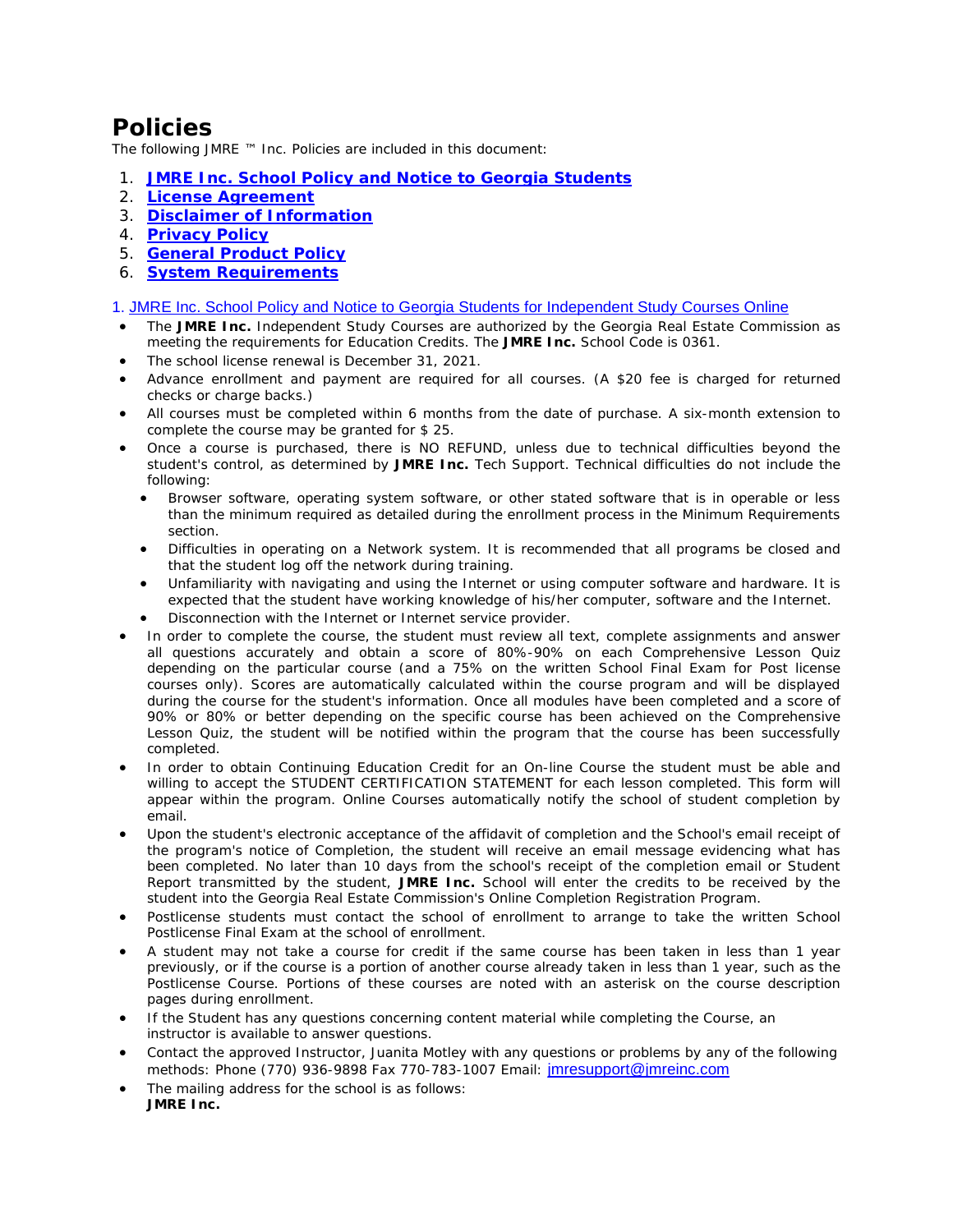4514 Chamblee Dunwoody Road, #278 Atlanta, GA 30338

- Technical support is available at 770-936-9898 or by fax at 770-783-1007 and at [jmresupport@jmreinc.com.](mailto:jmresupport@jmreinc.com)Normal Office Hours for Technical Support are 9 AM - 5 PM (closed 12-1 PM) Monday Through Friday Eastern Time.
- It is the policy of **JMRE Inc.**:
	- That there shall be no discrimination in its fees, application, enrollment, or completion policies on the basis of race, color, sex, religion, national origin, familial status, or handicap.
	- No recruiting for employment opportunities for any real estate brokerage firm is allowed in this class or on the school premises. Report promptly any effort to recruit on behalf of a brokerage firm by anyone including a fellow student to: Juanita Motley, Director, JMRE Inc. (770) 936-9898 or the Georgia Real Estate Commission.

#### <span id="page-1-0"></span>[2. License Agreement](#page-1-0)

The JMRE™ software product is owned by **JMRE Inc.** and is protected by United States copyright laws and international copyright treaty provisions and all other intellectual property or applicable laws. By accepting the terms of this license agreement and all other policies, and payment of applicable fees, you, the user, are granted only a License for the temporary use of any **JMRE Inc.** on-line course. This license is limited to you personally and is not transferable. This license specifically does not include any permission to duplicate any portion of this material or software by any form of media. You may not reverse engineer, decompile or dissemble the software. You do not become the owner of any portion of it nor do you have the right to copy or alter it. You are legally accountable for any violations of this License Agreement and copyright, trademark or trade secret law. All rights not expressly granted are reserved by **JMRE Inc.** JMRE™ is a registered trademark and is afforded the protections granted by law. GARECE.net™, a trade name of JMRE Inc., is a registered trademark and is afforded the same protections granted by law.

The purpose of this course product is to assist in providing earned education credits to qualified students and to provide practical knowledge helpful in the practice of commercial real estate. It is the student's responsibility to be familiar with the specific license laws and agency laws of the state where he/she practices real estate. The author assumes no liability for your use or misinterpretation of this material and in no way does this material provide legal or professional advice. **JMRE Inc.** does not guarantee the student/user will pass or complete any course and does not guarantee any services provided, claimed or offered by the schools selling **JMRE Inc.** products. **JMRE Inc.**, or its distributors, is not liable for any damages arising out of the use or inability to use its products.

JMRE's entire liability is limited to the user's "purchase price"(License Fee) of the course only if it is determined that the product was not useable for reasons as determined by Technical Support staff, other than due to improper use, handling, viruses, outdated software or hardware, incompatibility or conditions beyond our control. JMRE™; is not responsible for the student's loss of files or data caused by power interruptions, or surges, lapse in server access, improper use, viruses or conditions beyond our control. **JMRE Inc.** is not responsible for any difficulties arising from the user's contract or service with any Internet Service Provider or Network designs.

The license agreement terminates upon completion of the course(s), 6 months from enrollment at expiration of the course, or upon your breach of compliance with any of the **JMRE Inc.** policies or this license agreement. Any liability arising from the malfunction or unintentional default by **JMRE Inc.** or any school selling **JMRE Inc.** products is specifically limited to the "purchase price" (License Fee) of the course involved and to no other remedies for the user. Other than the license to use the product, the rights and obligations of this agreement and all other **JMRE Inc.** policies survive termination.

By accepting the terms of this license agreement, you consent to this Agreement and acknowledge that all information provided by you is accurate to the best of your knowledge and you understand the terms of this agreement.

## <span id="page-1-2"></span><span id="page-1-1"></span>3. [Disclaimer of Information](#page-1-1)

# **Agency Terminology**

Every effort has been made to include current trends and changes in the real estate industry. However, due to the dynamic nature of the real estate industry and legislative changes in licensing laws, it is the student's responsibility to be current and knowledgeable about the license laws and agency laws of the state where she/he is licensed.

For clarity and simplification, the term "Broker," as used in this text refers to the broker having licensees working for him/her. Some states have different level of licensure as a Broker, such as the Employing Broker or the Associate Broker or the Independent level of licensure. Typically, the Employing or Designated Broker can have licensees under him/her.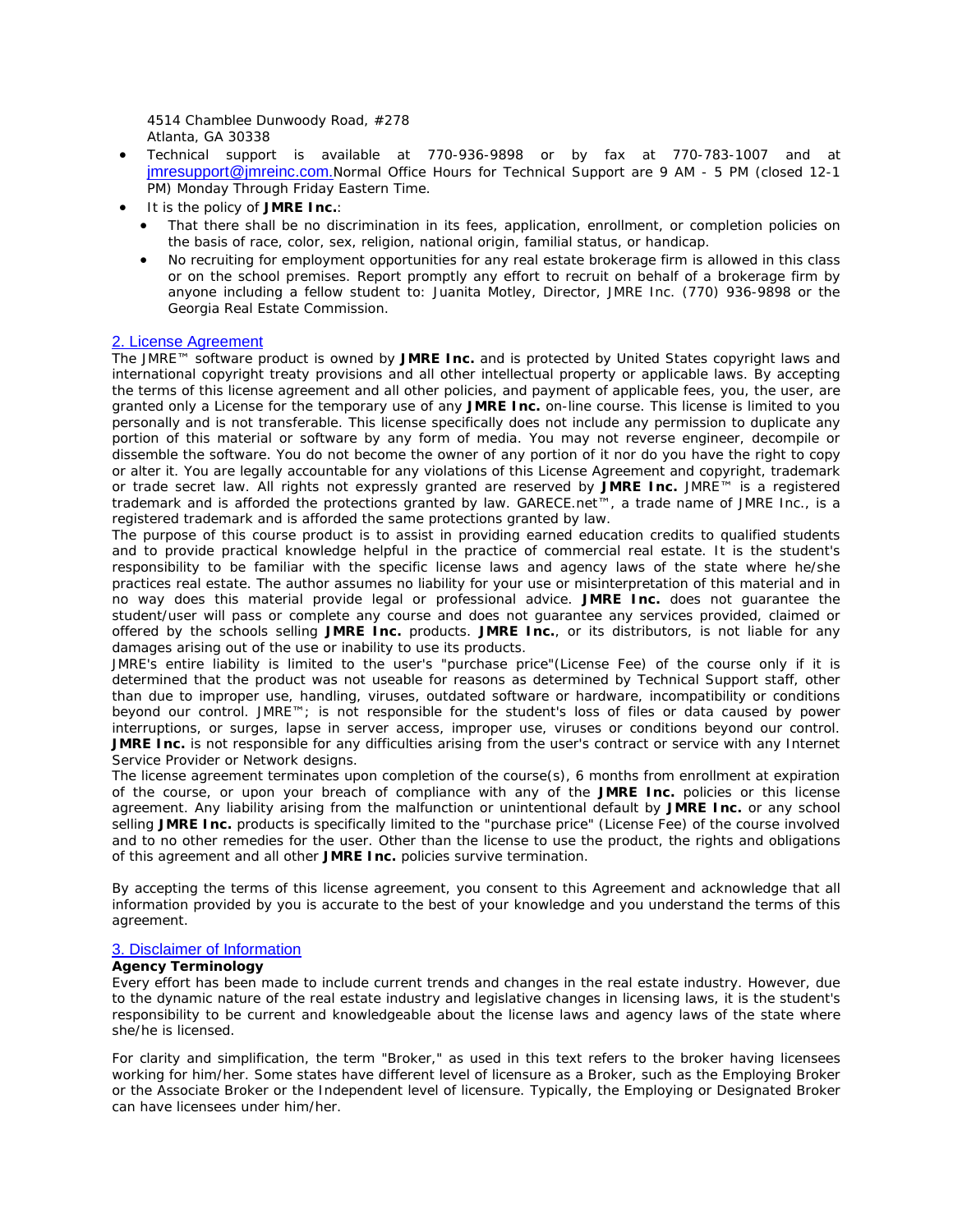References to the term "Broker" are general and should be interpreted according to the laws of the state where you practice real estate. Depending on the context, Broker could refer to the Employing Broker along with the licensees working under him/her, such as the Listing Broker and his/her affiliated licensees.

#### **Accuracy of Information**

Although real estate is real estate in every market, there may be variations in the terminology used in different marketplaces. The terms used and defined in this course are basically common to all commercial markets, but their usage may differ slightly by individuals and market conditions.

Great care has been taken to ensure the accuracy of the information included in these courses, but it is important to note that the practice of real estate is subject to applicable local, state and federal laws and regulations. **JMRE Inc.** is not liable for the misuse or interpretation of any material.

#### **Not Professional Advice**

The material in these courses in not intended to provide legal or professional advice. As is appropriate in any industry, it is important and prudent to seek the advice of an expert in those matters of concern and for unique situations.

## <span id="page-2-0"></span>[4. JMRE Inc. Privacy Policy](#page-2-0)

**JMRE Inc.** is committed to maintaining the confidentiality, integrity and security of current, prospective and former customers' personal information. We have a policy to protect this information.

In the course of providing you with products, courses, or services, we obtain non-public personal information about you. This information is collected during the course enrollment process when collecting credit card information, billing or mailing addresses and various contact data and/or from information captured on our internet web sites.

We do not disclose any personal or account information provided by you or gathered by us to non-affiliated third parties, except as required or permitted by law. As is common in the industry, we may retain nonaffiliated companies to market products or proved certain services. These companies may have access to your personal and account information but would only be permitted to use the information solely to provide the specific service or as permitted by law. We do reserve the right to disclose or report personal information to non-affiliated third parties in limited circumstances where we believe in good faith that it is required under law, to cooperate with regulators or law enforcement authorities, or to protect our rights or property. In addition, if you request or consent in writing, we may disclosure information about you to certain non-affiliated third parties.

We take advantage of secure processing gateways and security certificates to guard your on-line input of information. We utilize an SSL (secure server layer) software to encrypt the information to avoid any reading of the data during the enrollment process. Although "cookies" must be enabled to purchase and complete a course, **JMRE Inc.** does not use cookies to collect your personal data. We do not sell personal information to any party and do not maintain this data any longer or for any other reason other than those required by specific Real Estate Commission laws and regulations, or applicable federal reporting requirements.

Upon your enrollment in any **JMRE Inc.** Course, you acknowledge, understand and agree to these policies.

#### 5. [General Product Policy](#page-1-2)

JMRE Courses are sold by various Schools authorized by GREC. Each school has its own policies regarding enrollment and processing course credits. Advance enrollment and payment are required for all online courses. (A \$20 fee is charged for returned credit card transactions.) All On-line courses must be completed within 6 months from the date of enrollment. It is possible that an extension may be granted to complete the course but must be requested and processed by contacting JMRE Inc.

**Refund Policy:** Once a course is purchased, there is No Refund, unless due to technical difficulties beyond the student's control, as determined by **JMRE Inc.**

**Tech Support:** Technical difficulties do not include the following:

- Browser software, operating system software, or other stated software that is in operable or less than the minimum required as detailed during the enrollment process in the Minimum Requirements section.
- Difficulties in operating on a Network system. It is recommended that all programs be closed and that the student log off the network during training.
- Unfamiliarity with navigating and using the Internet or using computer software and hardware. It is expected that the student have working knowledge of his/her computer, software and the Internet.
- Disconnection with the Internet or Internet service provider.